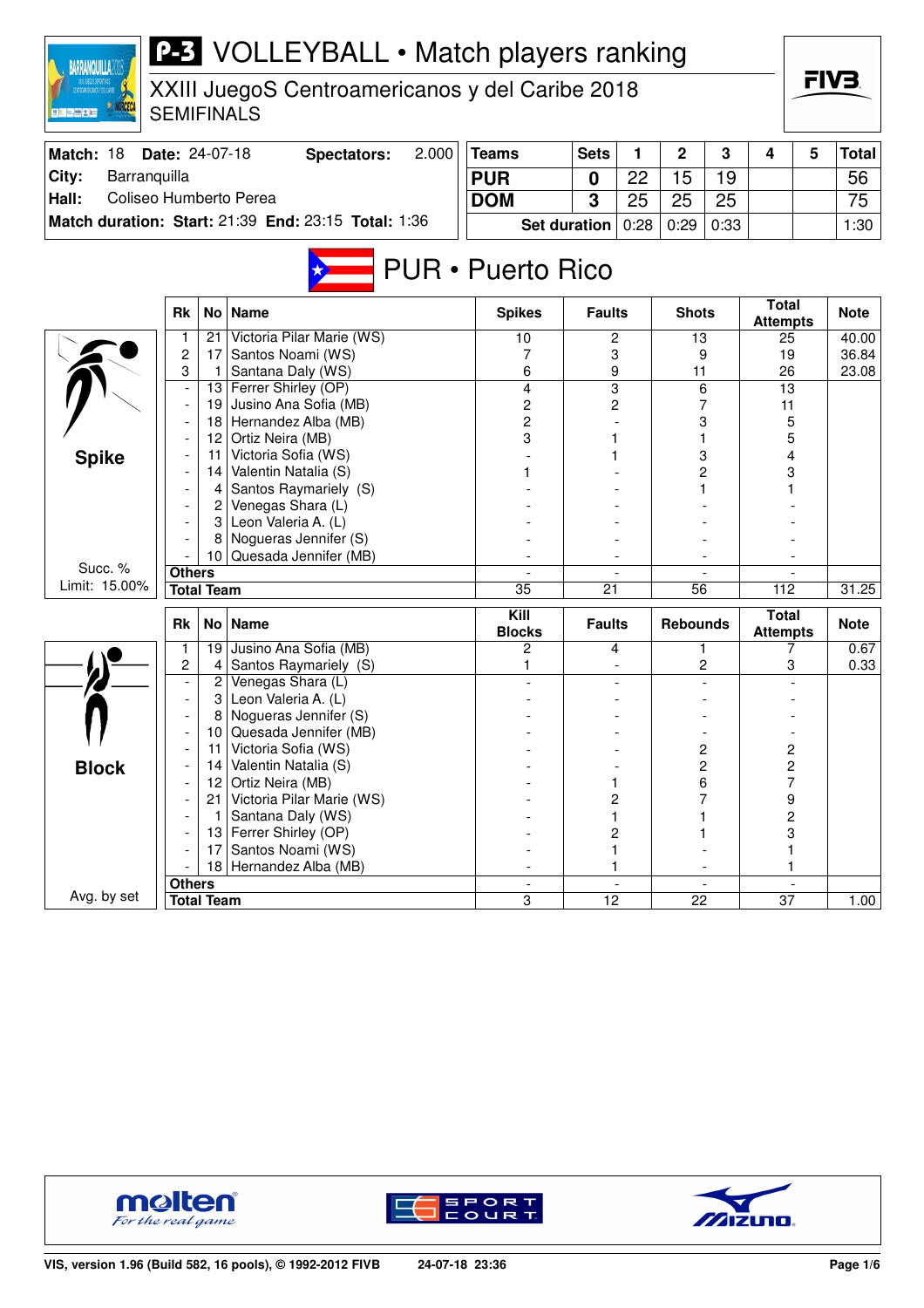| <b>P-3</b> VOLLEYBALL • Match players ranking<br><b>BARRANQUILLA2018</b><br>XXIII JuegoS Centroamericanos y del Caribe 2018<br><b>SEMIFINALS</b><br><b>夏阳 三 幽 区 西</b> |                                    |                   |                                                     |                                  |                               |                |                      |                |                                 |              |              |
|-----------------------------------------------------------------------------------------------------------------------------------------------------------------------|------------------------------------|-------------------|-----------------------------------------------------|----------------------------------|-------------------------------|----------------|----------------------|----------------|---------------------------------|--------------|--------------|
| Match: 18                                                                                                                                                             | Date: 24-07-18                     |                   | 2.000<br><b>Spectators:</b>                         | <b>Teams</b>                     | <b>Sets</b>                   | 1              | $\mathbf 2$          | 3              | 4                               | 5            | <b>Total</b> |
| City:<br>Barranquilla                                                                                                                                                 |                                    |                   |                                                     | <b>PUR</b>                       | 0                             | 22             | 15                   | 19             |                                 |              | 56           |
| Hall:<br>Coliseo Humberto Perea                                                                                                                                       |                                    |                   |                                                     | <b>DOM</b>                       | 3                             | 25             | 25                   | 25             |                                 |              | 75           |
|                                                                                                                                                                       |                                    |                   | Match duration: Start: 21:39 End: 23:15 Total: 1:36 |                                  | <b>Set duration</b>           | 0:28           | 0:29                 | 0:33           |                                 |              | 1:30         |
|                                                                                                                                                                       |                                    |                   |                                                     | <b>PUR • Puerto Rico</b>         |                               |                |                      |                |                                 |              |              |
|                                                                                                                                                                       | Rk                                 | No l              | <b>Name</b>                                         | Aces                             | <b>Faults</b>                 |                | Serve<br><b>Hits</b> |                | <b>Total</b><br><b>Attempts</b> |              | <b>Note</b>  |
|                                                                                                                                                                       |                                    | 21                | Victoria Pilar Marie (WS)                           | $\overline{c}$                   |                               |                |                      | 6              | 8                               |              | 0.67         |
|                                                                                                                                                                       |                                    | 1                 | Santana Daly (WS)                                   |                                  |                               |                |                      | 8              | 8                               |              |              |
|                                                                                                                                                                       |                                    | 2                 | Venegas Shara (L)                                   |                                  |                               |                |                      |                |                                 |              |              |
|                                                                                                                                                                       |                                    | 3<br>4            | Leon Valeria A. (L)<br>Santos Raymariely (S)        |                                  |                               |                |                      | 4              | 4                               |              |              |
|                                                                                                                                                                       |                                    | 8                 | Nogueras Jennifer (S)                               |                                  |                               |                |                      | 3              | 3                               |              |              |
|                                                                                                                                                                       |                                    |                   | 10 Quesada Jennifer (MB)                            |                                  |                               |                |                      |                |                                 |              |              |
| <b>Serve</b>                                                                                                                                                          |                                    | 11                | Victoria Sofia (WS)                                 |                                  |                               |                |                      |                |                                 |              |              |
|                                                                                                                                                                       |                                    | 13                | Ferrer Shirley (OP)                                 |                                  |                               |                | 3                    |                |                                 | 3            |              |
|                                                                                                                                                                       |                                    | 14                | Valentin Natalia (S)                                |                                  |                               |                | 4                    |                | 4                               |              |              |
|                                                                                                                                                                       |                                    | 19                | Jusino Ana Sofia (MB)                               |                                  |                               |                | 4                    |                | 4                               |              |              |
|                                                                                                                                                                       |                                    | 17                | Santos Noami (WS)                                   |                                  |                               | 3              |                      | 8              | 11                              |              |              |
|                                                                                                                                                                       |                                    | 12 <sup>2</sup>   | Ortiz Neira (MB)                                    |                                  |                               | 3              |                      | 6              | 9                               |              |              |
|                                                                                                                                                                       | 18                                 |                   | Hernandez Alba (MB)                                 |                                  | 1.                            |                | 1                    |                | $\overline{c}$                  |              |              |
| Avg. by set                                                                                                                                                           | <b>Others</b><br><b>Total Team</b> |                   |                                                     | $\overline{2}$                   | $\overline{\phantom{a}}$<br>7 |                | 48                   |                | $\overline{57}$                 |              | 0.67         |
|                                                                                                                                                                       |                                    |                   |                                                     |                                  |                               |                |                      |                |                                 |              |              |
| <b>Team</b>                                                                                                                                                           |                                    |                   | Opponent errors & Team faults                       | 16                               |                               | 7              |                      |                | 23                              |              |              |
|                                                                                                                                                                       | <b>Rk</b>                          | No <sub>1</sub>   | <b>Name</b>                                         | <b>Digs</b>                      | <b>Faults</b>                 |                | <b>Receptions</b>    |                | <b>Total</b><br><b>Attempts</b> |              | <b>Note</b>  |
|                                                                                                                                                                       | 1                                  | $\overline{2}$    | Venegas Shara (L)                                   | 7                                | 10                            |                |                      | 8              | 25                              |              | 2.33         |
|                                                                                                                                                                       | 2                                  | -1                | Santana Daly (WS)                                   | 6                                |                               |                |                      | 4              | 10                              |              | 2.00         |
|                                                                                                                                                                       | 2                                  | 17 <sup>1</sup>   | Santos Noami (WS)                                   | 6                                |                               | 2              |                      | 8              | 16                              |              | 2.00         |
|                                                                                                                                                                       | 4                                  | 4                 | Santos Raymariely (S)                               | 3                                |                               | 4              |                      | 3              | $10$                            |              | 1.00         |
|                                                                                                                                                                       | 5<br>5                             | 13<br>3           | Ferrer Shirley (OP)<br>Leon Valeria A. (L)          | $\overline{c}$<br>$\overline{c}$ |                               | 2<br>1         |                      | 4              | 8                               |              | 0.67<br>0.67 |
|                                                                                                                                                                       | 5                                  | 21                | Victoria Pilar Marie (WS)                           | $\overline{c}$                   |                               | 3              |                      | 3              | 3<br>8                          |              | 0.67         |
| <b>Dig</b>                                                                                                                                                            | 8                                  | 12                | Ortiz Neira (MB)                                    | $\mathbf{1}$                     |                               |                |                      | 3              | $\overline{4}$                  |              | 0.33         |
|                                                                                                                                                                       |                                    |                   | 8 Nogueras Jennifer (S)                             |                                  |                               |                |                      |                |                                 |              |              |
|                                                                                                                                                                       |                                    | 10                | Quesada Jennifer (MB)                               |                                  |                               |                |                      |                |                                 |              |              |
|                                                                                                                                                                       |                                    | 18                | Hernandez Alba (MB)                                 |                                  |                               |                |                      |                |                                 |              |              |
|                                                                                                                                                                       |                                    | 19                | Jusino Ana Sofia (MB)                               |                                  |                               | 1              |                      | 2              | 3                               |              |              |
|                                                                                                                                                                       |                                    | 14                | Valentin Natalia (S)                                |                                  |                               | 2              |                      | 3              | 5                               |              |              |
|                                                                                                                                                                       |                                    | 11.               | Victoria Sofia (WS)                                 |                                  |                               | $\mathbf{1}$   |                      |                | 1                               |              |              |
| Avg. by set                                                                                                                                                           | <b>Others</b>                      |                   |                                                     | $\overline{a}$                   |                               | $\blacksquare$ |                      | $\blacksquare$ |                                 | $\mathbf{r}$ |              |
|                                                                                                                                                                       |                                    | <b>Total Team</b> |                                                     | $\overline{29}$                  | $\overline{26}$               |                | $\overline{38}$      |                | 93                              |              | 9.67         |





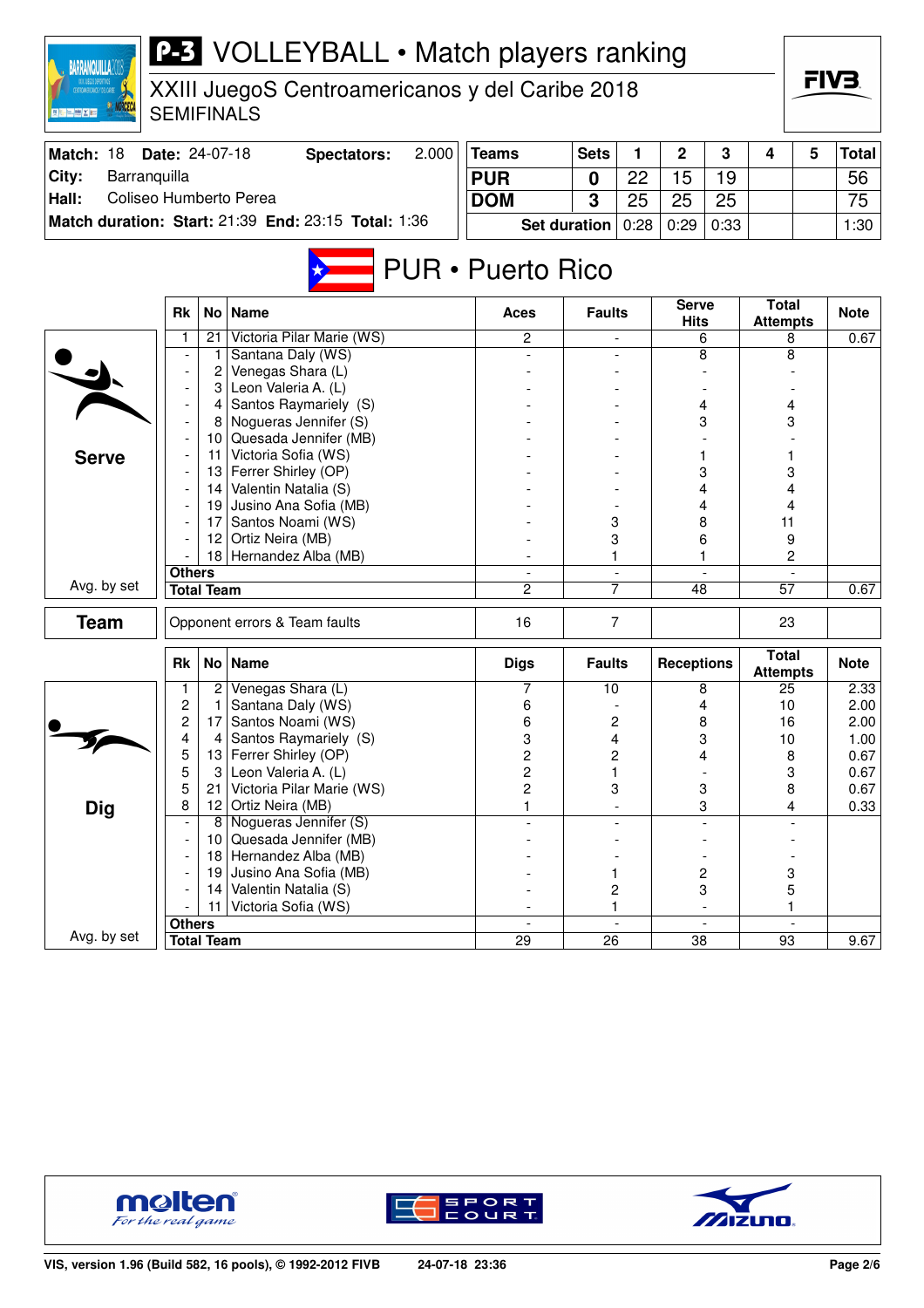| <b>BARRANQUILLA20</b>                           |                          |                     | <b>P-3</b> VOLLEYBALL • Match players ranking       |                               |                     |      |                                   |      |                                 |   |              |  |   |  |  |  |  |  |  |  |  |  |  |  |  |
|-------------------------------------------------|--------------------------|---------------------|-----------------------------------------------------|-------------------------------|---------------------|------|-----------------------------------|------|---------------------------------|---|--------------|--|---|--|--|--|--|--|--|--|--|--|--|--|--|
| XXIII JuegoS Centroamericanos y del Caribe 2018 |                          |                     |                                                     |                               |                     |      |                                   |      |                                 |   | FIV3.        |  |   |  |  |  |  |  |  |  |  |  |  |  |  |
|                                                 |                          |                     | <b>SEMIFINALS</b>                                   |                               |                     |      |                                   |      |                                 |   |              |  |   |  |  |  |  |  |  |  |  |  |  |  |  |
| Match: 18                                       | Date: 24-07-18           |                     | 2.000<br><b>Spectators:</b>                         | <b>Teams</b>                  | <b>Sets</b>         | 1    | $\overline{2}$                    | 3    | 4                               | 5 | <b>Total</b> |  |   |  |  |  |  |  |  |  |  |  |  |  |  |
| City:<br>Barranquilla                           |                          |                     |                                                     | <b>PUR</b>                    | 0                   | 22   | 15                                | 19   |                                 |   | 56           |  |   |  |  |  |  |  |  |  |  |  |  |  |  |
| Coliseo Humberto Perea<br>Hall:                 |                          |                     |                                                     | <b>DOM</b>                    | 3                   | 25   | 25                                | 25   |                                 |   | 75           |  |   |  |  |  |  |  |  |  |  |  |  |  |  |
|                                                 |                          |                     | Match duration: Start: 21:39 End: 23:15 Total: 1:36 |                               | <b>Set duration</b> | 0:28 | 0:29                              | 0:33 |                                 |   | 1:30         |  |   |  |  |  |  |  |  |  |  |  |  |  |  |
|                                                 |                          |                     |                                                     |                               |                     |      |                                   |      |                                 |   |              |  |   |  |  |  |  |  |  |  |  |  |  |  |  |
| <b>PUR • Puerto Rico</b>                        |                          |                     |                                                     |                               |                     |      |                                   |      |                                 |   |              |  |   |  |  |  |  |  |  |  |  |  |  |  |  |
|                                                 | <b>Rk</b>                | No <sub>1</sub>     | <b>Name</b>                                         | <b>Running</b><br><b>Sets</b> | <b>Faults</b>       |      | <b>Still</b><br><b>Sets</b>       |      | <b>Total</b><br><b>Attempts</b> |   | <b>Note</b>  |  |   |  |  |  |  |  |  |  |  |  |  |  |  |
|                                                 | $\mathbf{1}$             | 4                   | Santos Raymariely (S)                               | 22                            |                     |      | 23                                |      | 45                              |   | 7.33         |  |   |  |  |  |  |  |  |  |  |  |  |  |  |
|                                                 | $\overline{c}$           | 14                  | Valentin Natalia (S)                                | 20                            |                     |      | 30                                |      | 50                              |   | 6.67         |  |   |  |  |  |  |  |  |  |  |  |  |  |  |
|                                                 | 3                        | 19                  | Jusino Ana Sofia (MB)                               | 1                             |                     |      |                                   |      | 1                               |   | 0.33         |  |   |  |  |  |  |  |  |  |  |  |  |  |  |
|                                                 | $\overline{\phantom{a}}$ |                     | Santana Daly (WS)                                   |                               |                     |      |                                   |      |                                 |   |              |  | 6 |  |  |  |  |  |  |  |  |  |  |  |  |
|                                                 |                          | $\overline{c}$<br>3 | Venegas Shara (L)<br>Leon Valeria A. (L)            |                               |                     |      |                                   |      | 6                               |   |              |  |   |  |  |  |  |  |  |  |  |  |  |  |  |
|                                                 |                          |                     | Nogueras Jennifer (S)                               |                               |                     |      |                                   |      |                                 |   |              |  |   |  |  |  |  |  |  |  |  |  |  |  |  |
| <b>Set</b>                                      |                          |                     | 10 Quesada Jennifer (MB)                            |                               |                     |      |                                   |      |                                 |   |              |  |   |  |  |  |  |  |  |  |  |  |  |  |  |
|                                                 | 11                       |                     | Victoria Sofia (WS)                                 |                               |                     |      |                                   |      |                                 |   |              |  |   |  |  |  |  |  |  |  |  |  |  |  |  |
|                                                 |                          |                     | 12 Ortiz Neira (MB)                                 |                               |                     |      |                                   |      |                                 |   |              |  |   |  |  |  |  |  |  |  |  |  |  |  |  |
|                                                 |                          | 13 <sup>1</sup>     | Ferrer Shirley (OP)                                 |                               |                     |      | 2                                 |      | 2                               |   |              |  |   |  |  |  |  |  |  |  |  |  |  |  |  |
|                                                 |                          | 17                  | Santos Noami (WS)                                   |                               |                     |      |                                   |      |                                 |   |              |  |   |  |  |  |  |  |  |  |  |  |  |  |  |
|                                                 |                          | 18                  | Hernandez Alba (MB)                                 |                               |                     |      |                                   |      |                                 |   |              |  |   |  |  |  |  |  |  |  |  |  |  |  |  |
|                                                 | 21                       |                     | Victoria Pilar Marie (WS)                           |                               |                     |      |                                   |      |                                 |   |              |  |   |  |  |  |  |  |  |  |  |  |  |  |  |
| Avg. by set                                     | <b>Others</b>            |                     |                                                     |                               |                     |      |                                   |      |                                 |   |              |  |   |  |  |  |  |  |  |  |  |  |  |  |  |
|                                                 |                          | <b>Total Team</b>   |                                                     | 43                            |                     |      | 64                                |      | 107                             |   | 14.33        |  |   |  |  |  |  |  |  |  |  |  |  |  |  |
|                                                 | Rk                       | No <sub>1</sub>     | <b>Name</b>                                         | <b>Excellents</b>             | <b>Faults</b>       |      | <b>Serve</b><br><b>Receptions</b> |      | <b>Total</b><br><b>Attempts</b> |   | <b>Note</b>  |  |   |  |  |  |  |  |  |  |  |  |  |  |  |
|                                                 | $\mathbf{1}$             | 17                  | Santos Noami (WS)                                   | 16                            |                     |      | 9                                 |      | 25                              |   | 64.00        |  |   |  |  |  |  |  |  |  |  |  |  |  |  |
|                                                 | 2                        | 21.                 | Victoria Pilar Marie (WS)                           | 10                            | 1                   |      |                                   | 5    | 16                              |   | 56.25        |  |   |  |  |  |  |  |  |  |  |  |  |  |  |
|                                                 |                          | 1                   | Santana Daly (WS)                                   | 6                             |                     |      | 6                                 |      | 13                              |   |              |  |   |  |  |  |  |  |  |  |  |  |  |  |  |
|                                                 |                          |                     | Venegas Shara (L)                                   | 8                             |                     |      | 3<br>1                            |      | 11                              |   |              |  |   |  |  |  |  |  |  |  |  |  |  |  |  |
|                                                 |                          | 12<br>3             | Ortiz Neira (MB)<br>Leon Valeria A. (L)             |                               |                     |      |                                   |      | 1                               |   |              |  |   |  |  |  |  |  |  |  |  |  |  |  |  |
|                                                 |                          | 4                   | Santos Raymariely (S)                               |                               |                     |      |                                   |      |                                 |   |              |  |   |  |  |  |  |  |  |  |  |  |  |  |  |
| <b>Reception</b>                                |                          | 8                   | Nogueras Jennifer (S)                               |                               |                     |      |                                   |      |                                 |   |              |  |   |  |  |  |  |  |  |  |  |  |  |  |  |
|                                                 |                          | 10                  | Quesada Jennifer (MB)                               |                               |                     |      |                                   |      |                                 |   |              |  |   |  |  |  |  |  |  |  |  |  |  |  |  |
|                                                 |                          | 11                  | Victoria Sofia (WS)                                 |                               |                     |      |                                   |      |                                 |   |              |  |   |  |  |  |  |  |  |  |  |  |  |  |  |
|                                                 |                          | 13                  | Ferrer Shirley (OP)                                 |                               |                     |      |                                   |      |                                 |   |              |  |   |  |  |  |  |  |  |  |  |  |  |  |  |
|                                                 |                          | 14                  | Valentin Natalia (S)                                |                               |                     |      |                                   |      |                                 |   |              |  |   |  |  |  |  |  |  |  |  |  |  |  |  |
|                                                 |                          | 18                  | Hernandez Alba (MB)                                 |                               |                     |      |                                   |      |                                 |   |              |  |   |  |  |  |  |  |  |  |  |  |  |  |  |
|                                                 |                          | 19                  | Jusino Ana Sofia (MB)                               |                               |                     |      |                                   |      |                                 |   |              |  |   |  |  |  |  |  |  |  |  |  |  |  |  |
| Eff. %<br>Limit: 20.00%                         | <b>Others</b>            |                     |                                                     |                               |                     |      |                                   |      |                                 |   |              |  |   |  |  |  |  |  |  |  |  |  |  |  |  |
|                                                 |                          | <b>Total Team</b>   |                                                     | 40                            |                     | 2    | 24                                |      | 66                              |   | 57.58        |  |   |  |  |  |  |  |  |  |  |  |  |  |  |





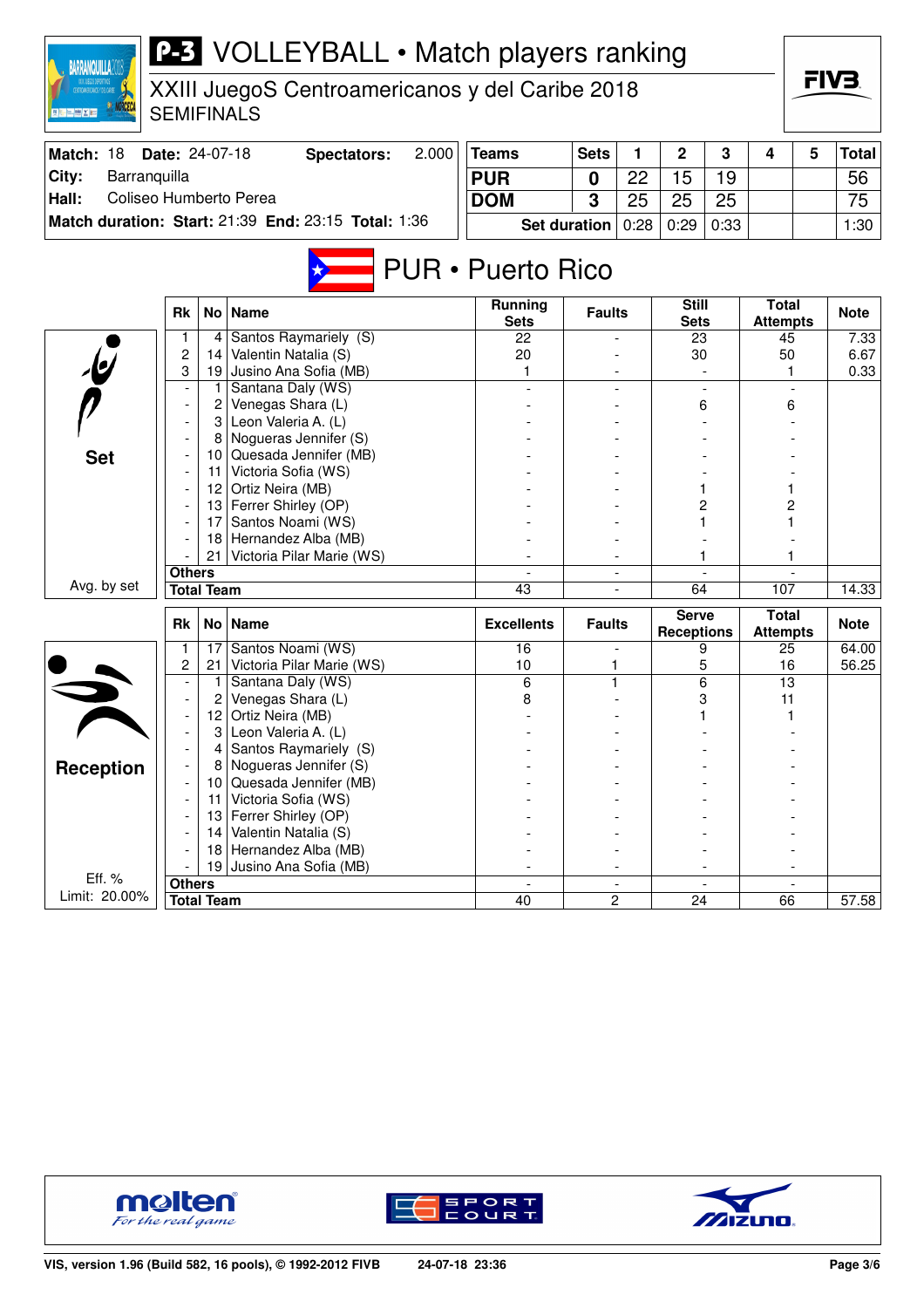| <b>BARRANQUILLA2</b>                            |                |                                                     | <b>P-3</b> VOLLEYBALL • Match players ranking                 |                          |               |      |                 |    |                                 |      |              |    |  |                      |       |  |  |  |  |  |  |  |  |  |  |  |  |  |  |
|-------------------------------------------------|----------------|-----------------------------------------------------|---------------------------------------------------------------|--------------------------|---------------|------|-----------------|----|---------------------------------|------|--------------|----|--|----------------------|-------|--|--|--|--|--|--|--|--|--|--|--|--|--|--|
| XXIII JuegoS Centroamericanos y del Caribe 2018 |                |                                                     |                                                               |                          |               |      |                 |    |                                 |      | FIV3.        |    |  |                      |       |  |  |  |  |  |  |  |  |  |  |  |  |  |  |
| ■ 三 三 時 ズ 三                                     |                |                                                     | <b>SEMIFINALS</b>                                             |                          |               |      |                 |    |                                 |      |              |    |  |                      |       |  |  |  |  |  |  |  |  |  |  |  |  |  |  |
| Match: 18                                       | Date: 24-07-18 |                                                     | 2.000<br><b>Spectators:</b>                                   | <b>Teams</b>             | <b>Sets</b>   | 1    | 2               | 3  | 4                               | 5    | <b>Total</b> |    |  |                      |       |  |  |  |  |  |  |  |  |  |  |  |  |  |  |
| City:<br>Barranquilla                           |                |                                                     |                                                               | <b>PUR</b>               | $\mathbf 0$   | 22   | 15              | 19 |                                 |      | 56           |    |  |                      |       |  |  |  |  |  |  |  |  |  |  |  |  |  |  |
| Hall:<br>Coliseo Humberto Perea                 |                | <b>DOM</b>                                          | 3                                                             | 25                       | 25            | 25   |                 |    | 75                              |      |              |    |  |                      |       |  |  |  |  |  |  |  |  |  |  |  |  |  |  |
|                                                 |                | Match duration: Start: 21:39 End: 23:15 Total: 1:36 |                                                               | <b>Set duration</b>      | 0:28          | 0:29 | 0:33            |    |                                 | 1:30 |              |    |  |                      |       |  |  |  |  |  |  |  |  |  |  |  |  |  |  |
|                                                 |                |                                                     |                                                               |                          |               |      |                 |    |                                 |      |              |    |  |                      |       |  |  |  |  |  |  |  |  |  |  |  |  |  |  |
|                                                 |                |                                                     |                                                               | DOM • Dominican Republic |               |      |                 |    |                                 |      |              |    |  |                      |       |  |  |  |  |  |  |  |  |  |  |  |  |  |  |
|                                                 | <b>Rk</b>      | No <sub>1</sub>                                     | <b>Name</b>                                                   | <b>Spikes</b>            | <b>Faults</b> |      | <b>Shots</b>    |    | <b>Total</b><br><b>Attempts</b> |      | <b>Note</b>  |    |  |                      |       |  |  |  |  |  |  |  |  |  |  |  |  |  |  |
|                                                 | 1              | 14                                                  | Rivera Brens Prisilla (WS)                                    | 10                       |               |      | 8               |    | 19                              |      | 52.63        |    |  |                      |       |  |  |  |  |  |  |  |  |  |  |  |  |  |  |
|                                                 | 2              | 23                                                  | Gonzalez Lopez Gaila (OP)                                     | 15                       |               | 3    |                 | 16 | 32                              |      | 46.88        |    |  |                      |       |  |  |  |  |  |  |  |  |  |  |  |  |  |  |
|                                                 | 3              | 20                                                  | Martinez Brayelin (WS)                                        | 9                        |               |      |                 |    |                                 |      |              | 11 |  | 23<br>$\overline{7}$ | 39.13 |  |  |  |  |  |  |  |  |  |  |  |  |  |  |
|                                                 |                | 3                                                   | Eve Mejia Lisvel Elisa (MB)                                   | $\overline{2}$           |               |      |                 |    | 4<br>2                          |      | 6            |    |  |                      |       |  |  |  |  |  |  |  |  |  |  |  |  |  |  |
|                                                 |                | 7                                                   | Vargas Valdez Annerys (MB)<br>Marte Frica Niverka (S)         | 4<br>2                   |               |      |                 |    |                                 |      |              |    |  |                      |       |  |  |  |  |  |  |  |  |  |  |  |  |  |  |
|                                                 | 16             |                                                     | Peña Isabel Yonkaira (WS)                                     |                          | 2             |      | 3<br>2          |    | 5<br>5                          |      |              |    |  |                      |       |  |  |  |  |  |  |  |  |  |  |  |  |  |  |
| <b>Spike</b>                                    |                | 4                                                   | Fersola Norberto Marianne (MB)                                |                          |               |      |                 |    |                                 |      |              |    |  |                      |       |  |  |  |  |  |  |  |  |  |  |  |  |  |  |
|                                                 |                | 5                                                   | Castillo Brenda (L)                                           |                          |               |      |                 |    |                                 |      |              |    |  |                      |       |  |  |  |  |  |  |  |  |  |  |  |  |  |  |
|                                                 | 6              |                                                     | Dominguez Martinez Camil (S)                                  |                          |               |      |                 |    |                                 |      |              |    |  |                      |       |  |  |  |  |  |  |  |  |  |  |  |  |  |  |
|                                                 |                | 8                                                   | Arias Perez Candida (MB)                                      |                          |               |      |                 |    |                                 |      |              |    |  |                      |       |  |  |  |  |  |  |  |  |  |  |  |  |  |  |
|                                                 |                | 17                                                  | Mambru Casilla Gina (OP)                                      |                          |               |      |                 |    |                                 |      |              |    |  |                      |       |  |  |  |  |  |  |  |  |  |  |  |  |  |  |
|                                                 |                | 19                                                  | Binet Stephens Ana (L)                                        |                          |               |      |                 |    |                                 |      |              |    |  |                      |       |  |  |  |  |  |  |  |  |  |  |  |  |  |  |
| Succ. %                                         |                | 24                                                  | Peralta Luna Vielka (WS)                                      |                          |               |      |                 |    |                                 |      |              |    |  |                      |       |  |  |  |  |  |  |  |  |  |  |  |  |  |  |
| Limit: 15.00%                                   | <b>Others</b>  |                                                     |                                                               |                          |               |      |                 |    |                                 |      |              |    |  |                      |       |  |  |  |  |  |  |  |  |  |  |  |  |  |  |
|                                                 |                | <b>Total Team</b>                                   |                                                               | 43                       | 8             |      | 46              |    | $\overline{97}$                 |      | 44.33        |    |  |                      |       |  |  |  |  |  |  |  |  |  |  |  |  |  |  |
|                                                 | Rk             | No <sub>1</sub>                                     | <b>Name</b>                                                   | Kill<br><b>Blocks</b>    | <b>Faults</b> |      | <b>Rebounds</b> |    | <b>Total</b><br><b>Attempts</b> |      | <b>Note</b>  |    |  |                      |       |  |  |  |  |  |  |  |  |  |  |  |  |  |  |
|                                                 | 1              | $\mathbf{1}$                                        | Vargas Valdez Annerys (MB)                                    | 4                        |               | 5    |                 | 4  | 13                              |      | 1.33         |    |  |                      |       |  |  |  |  |  |  |  |  |  |  |  |  |  |  |
|                                                 | 2              |                                                     | 23 Gonzalez Lopez Gaila (OP)                                  | 2                        |               |      |                 | 2  | 5                               |      | 0.67         |    |  |                      |       |  |  |  |  |  |  |  |  |  |  |  |  |  |  |
|                                                 | 2              | 20 <sup>1</sup>                                     | Martinez Brayelin (WS)                                        | 2                        |               |      | 1               |    | 4                               |      | 0.67         |    |  |                      |       |  |  |  |  |  |  |  |  |  |  |  |  |  |  |
|                                                 | 4              | 14                                                  | Rivera Brens Prisilla (WS)                                    |                          |               |      |                 | 2  | 4                               |      | 0.33         |    |  |                      |       |  |  |  |  |  |  |  |  |  |  |  |  |  |  |
|                                                 | 4              | 3                                                   | Eve Mejia Lisvel Elisa (MB)<br>Fersola Norberto Marianne (MB) |                          | 4             |      |                 | 6  | 11                              |      | 0.33         |    |  |                      |       |  |  |  |  |  |  |  |  |  |  |  |  |  |  |
|                                                 |                | 5                                                   | Castillo Brenda (L)                                           |                          |               |      |                 |    |                                 |      |              |    |  |                      |       |  |  |  |  |  |  |  |  |  |  |  |  |  |  |
| <b>Block</b>                                    |                | 6                                                   | Dominguez Martinez Camil (S)                                  |                          |               |      |                 |    |                                 |      |              |    |  |                      |       |  |  |  |  |  |  |  |  |  |  |  |  |  |  |
|                                                 |                | 8                                                   | Arias Perez Candida (MB)                                      |                          |               |      |                 |    |                                 |      |              |    |  |                      |       |  |  |  |  |  |  |  |  |  |  |  |  |  |  |
|                                                 |                | 16                                                  | Peña Isabel Yonkaira (WS)                                     |                          |               |      |                 |    |                                 |      |              |    |  |                      |       |  |  |  |  |  |  |  |  |  |  |  |  |  |  |
|                                                 |                | 17                                                  | Mambru Casilla Gina (OP)                                      |                          |               |      |                 |    |                                 |      |              |    |  |                      |       |  |  |  |  |  |  |  |  |  |  |  |  |  |  |
|                                                 |                | 19                                                  | Binet Stephens Ana (L)                                        |                          |               |      |                 |    |                                 |      |              |    |  |                      |       |  |  |  |  |  |  |  |  |  |  |  |  |  |  |
|                                                 |                | 24                                                  | Peralta Luna Vielka (WS)                                      |                          |               |      |                 |    |                                 |      |              |    |  |                      |       |  |  |  |  |  |  |  |  |  |  |  |  |  |  |
|                                                 |                |                                                     | Marte Frica Niverka (S)                                       |                          |               | 5    |                 | 4  | 9                               |      |              |    |  |                      |       |  |  |  |  |  |  |  |  |  |  |  |  |  |  |
|                                                 | <b>Others</b>  |                                                     |                                                               |                          |               |      |                 |    |                                 |      |              |    |  |                      |       |  |  |  |  |  |  |  |  |  |  |  |  |  |  |
| Avg. by set                                     |                | <b>Total Team</b>                                   |                                                               | 10                       | 17            |      | 20              |    | 47                              |      | 3.33         |    |  |                      |       |  |  |  |  |  |  |  |  |  |  |  |  |  |  |





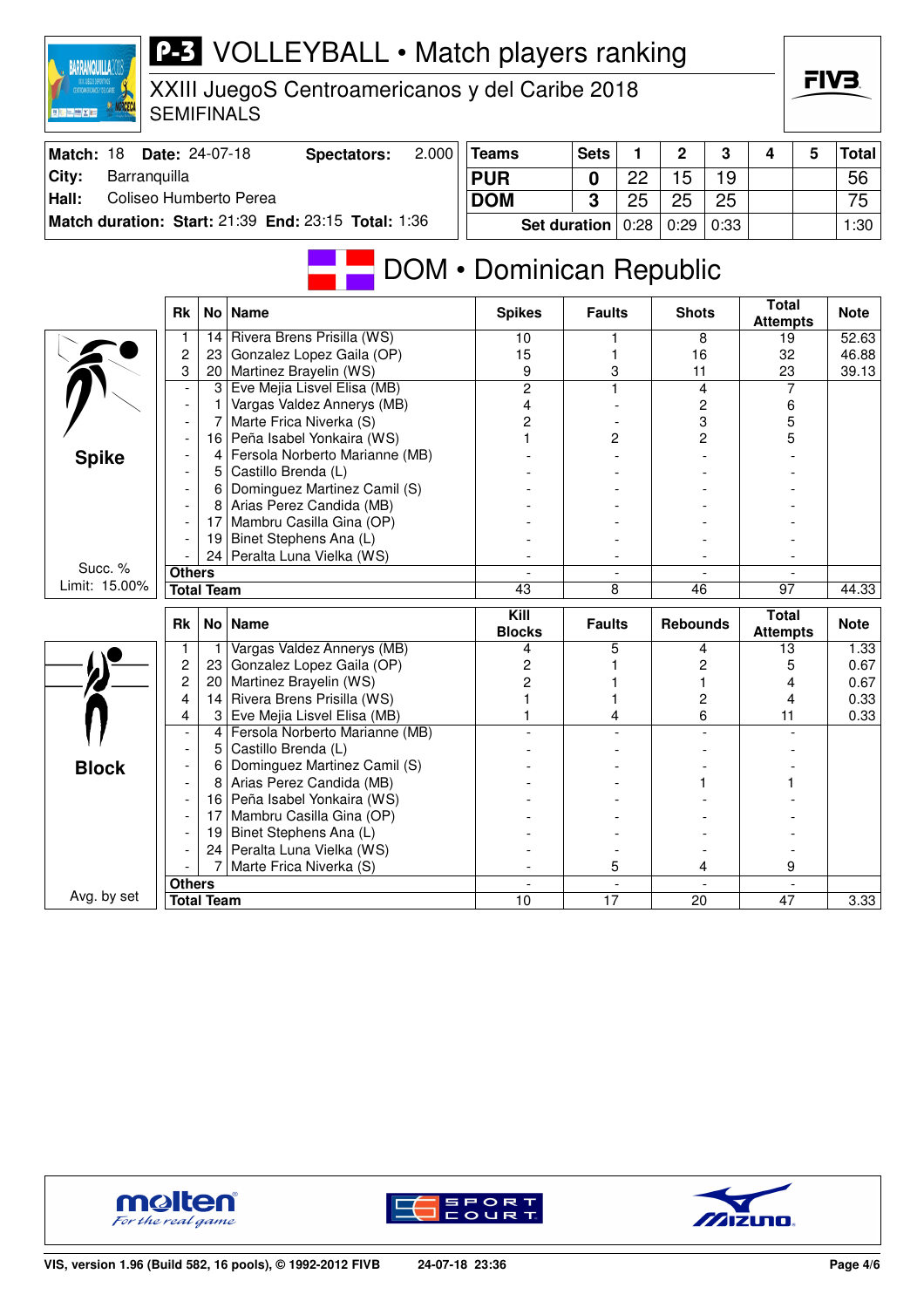| CENTROANERICANOS Y DEL CARLE<br>■ 千 百 勝 × 百 | <b>SEMIFINALS</b>        |                   | XXIII JuegoS Centroamericanos y del Caribe 2018          |                     |                     |      |                   |      |                                 |   | г у э        |  |  |  |    |  |  |  |
|---------------------------------------------|--------------------------|-------------------|----------------------------------------------------------|---------------------|---------------------|------|-------------------|------|---------------------------------|---|--------------|--|--|--|----|--|--|--|
| Match: 18                                   | Date: 24-07-18           |                   | 2.000<br><b>Spectators:</b>                              | <b>Teams</b>        | <b>Sets</b>         | 1    | $\mathbf 2$       | 3    | 4                               | 5 | <b>Total</b> |  |  |  |    |  |  |  |
| Barranquilla<br>City:                       |                          |                   |                                                          | <b>PUR</b>          | 0                   | 22   | 15                | 19   |                                 |   | 56           |  |  |  |    |  |  |  |
| Coliseo Humberto Perea<br>Hall:             |                          |                   |                                                          | <b>DOM</b>          | 3                   | 25   | 25                | 25   |                                 |   | 75           |  |  |  |    |  |  |  |
|                                             |                          |                   | Match duration: Start: 21:39 End: 23:15 Total: 1:36      |                     | <b>Set duration</b> | 0:28 | 0:29              | 0:33 |                                 |   | 1:30         |  |  |  |    |  |  |  |
|                                             | <b>Rk</b>                |                   | <b>DOM</b> • Dominican Republic<br>No   Name             | <b>Aces</b>         | <b>Faults</b>       |      | <b>Serve</b>      |      | <b>Total</b>                    |   | <b>Note</b>  |  |  |  |    |  |  |  |
|                                             |                          |                   |                                                          |                     |                     |      | <b>Hits</b>       |      | <b>Attempts</b>                 |   |              |  |  |  |    |  |  |  |
|                                             | 1<br>$\overline{c}$      | 16<br>3           | Peña Isabel Yonkaira (WS)<br>Eve Mejia Lisvel Elisa (MB) | $\overline{c}$<br>1 | $\overline{c}$      |      |                   |      | 4<br>11                         |   | 0.67<br>0.33 |  |  |  |    |  |  |  |
|                                             | $\overline{\phantom{a}}$ | 4                 | Fersola Norberto Marianne (MB)                           |                     |                     |      | 10                |      |                                 |   |              |  |  |  |    |  |  |  |
|                                             |                          | 5                 | Castillo Brenda (L)                                      |                     |                     |      |                   |      |                                 |   |              |  |  |  |    |  |  |  |
|                                             |                          | 6                 | Dominguez Martinez Camil (S)                             |                     |                     |      |                   |      |                                 |   |              |  |  |  |    |  |  |  |
|                                             |                          | 8                 | Arias Perez Candida (MB)                                 |                     |                     |      | 16                |      |                                 |   |              |  |  |  |    |  |  |  |
|                                             |                          | 14                | Rivera Brens Prisilla (WS)                               |                     |                     |      |                   |      |                                 |   |              |  |  |  | 16 |  |  |  |
| <b>Serve</b>                                |                          | 17                | Mambru Casilla Gina (OP)                                 |                     |                     |      |                   |      |                                 |   |              |  |  |  |    |  |  |  |
|                                             |                          | 19                | Binet Stephens Ana (L)                                   |                     |                     |      |                   |      |                                 |   |              |  |  |  |    |  |  |  |
|                                             |                          | 23<br>24          | Gonzalez Lopez Gaila (OP)<br>Peralta Luna Vielka (WS)    |                     |                     |      | 12<br>3           |      | 12<br>3                         |   |              |  |  |  |    |  |  |  |
|                                             |                          |                   | Marte Frica Niverka (S)                                  |                     |                     |      | 11                |      | 12                              |   |              |  |  |  |    |  |  |  |
|                                             |                          | 20                | Martinez Brayelin (WS)                                   |                     |                     |      | 5                 |      | 6                               |   |              |  |  |  |    |  |  |  |
|                                             |                          |                   | Vargas Valdez Annerys (MB)                               |                     | 3                   |      |                   | 7    | 10                              |   |              |  |  |  |    |  |  |  |
|                                             | <b>Others</b>            |                   |                                                          |                     |                     |      |                   |      |                                 |   |              |  |  |  |    |  |  |  |
| Avg. by set                                 |                          | <b>Total Team</b> |                                                          | 3                   | $\overline{7}$      |      | 64                |      | 74                              |   | 1.00         |  |  |  |    |  |  |  |
| <b>Team</b>                                 |                          |                   | Opponent errors & Team faults                            | 19                  | 5                   |      |                   |      | 24                              |   |              |  |  |  |    |  |  |  |
|                                             | Rk                       |                   | No   Name                                                | <b>Digs</b>         | <b>Faults</b>       |      | <b>Receptions</b> |      | <b>Total</b><br><b>Attempts</b> |   | <b>Note</b>  |  |  |  |    |  |  |  |
|                                             |                          | 5                 | Castillo Brenda (L)                                      | 16                  | 3                   |      | 11                |      | 30                              |   | 5.33         |  |  |  |    |  |  |  |
|                                             | $\overline{\mathbf{c}}$  | 20                | Martinez Brayelin (WS)                                   | 4                   |                     |      | 7                 |      | 12                              |   | 1.33         |  |  |  |    |  |  |  |
|                                             | 3<br>3                   | 23<br>14          | Gonzalez Lopez Gaila (OP)<br>Rivera Brens Prisilla (WS)  | 3<br>3              |                     |      | 6<br>9            |      | 10<br>16                        |   | 1.00<br>1.00 |  |  |  |    |  |  |  |
|                                             | 3                        |                   | Eve Mejia Lisvel Elisa (MB)                              | 3                   |                     |      | 4                 |      | 11                              |   | 1.00         |  |  |  |    |  |  |  |
|                                             | 6                        | 7                 | Marte Frica Niverka (S)                                  | $\overline{2}$      | 2                   |      | 5                 |      | 9                               |   | 0.67         |  |  |  |    |  |  |  |
|                                             | 7                        | 1                 | Vargas Valdez Annerys (MB)                               | 1                   |                     |      |                   | 5    | 6                               |   | 0.33         |  |  |  |    |  |  |  |
| <b>Dig</b>                                  |                          | 4                 | Fersola Norberto Marianne (MB)                           |                     |                     |      |                   |      |                                 |   |              |  |  |  |    |  |  |  |
|                                             |                          | 6                 | Dominguez Martinez Camil (S)                             |                     |                     |      |                   |      |                                 |   |              |  |  |  |    |  |  |  |
|                                             |                          |                   | Arias Perez Candida (MB)                                 |                     |                     |      |                   |      |                                 |   |              |  |  |  |    |  |  |  |
|                                             |                          | 17<br>19          | Mambru Casilla Gina (OP)                                 |                     |                     |      |                   |      |                                 |   |              |  |  |  |    |  |  |  |
|                                             |                          | 24                | Binet Stephens Ana (L)<br>Peralta Luna Vielka (WS)       |                     |                     |      |                   |      |                                 |   |              |  |  |  |    |  |  |  |
|                                             |                          |                   | 16 Peña Isabel Yonkaira (WS)                             |                     | 1                   |      |                   | 2    | 3                               |   |              |  |  |  |    |  |  |  |
|                                             | <b>Others</b>            |                   |                                                          |                     | $\overline{a}$      |      |                   |      |                                 |   |              |  |  |  |    |  |  |  |
| Avg. by set                                 |                          | <b>Total Team</b> |                                                          | $\overline{32}$     | $\overline{16}$     |      | 49                |      | $\overline{97}$                 |   | 10.67        |  |  |  |    |  |  |  |

**P-3** VOLLEYBALL • Match players ranking



BARRANQUILLA2018





FIV3